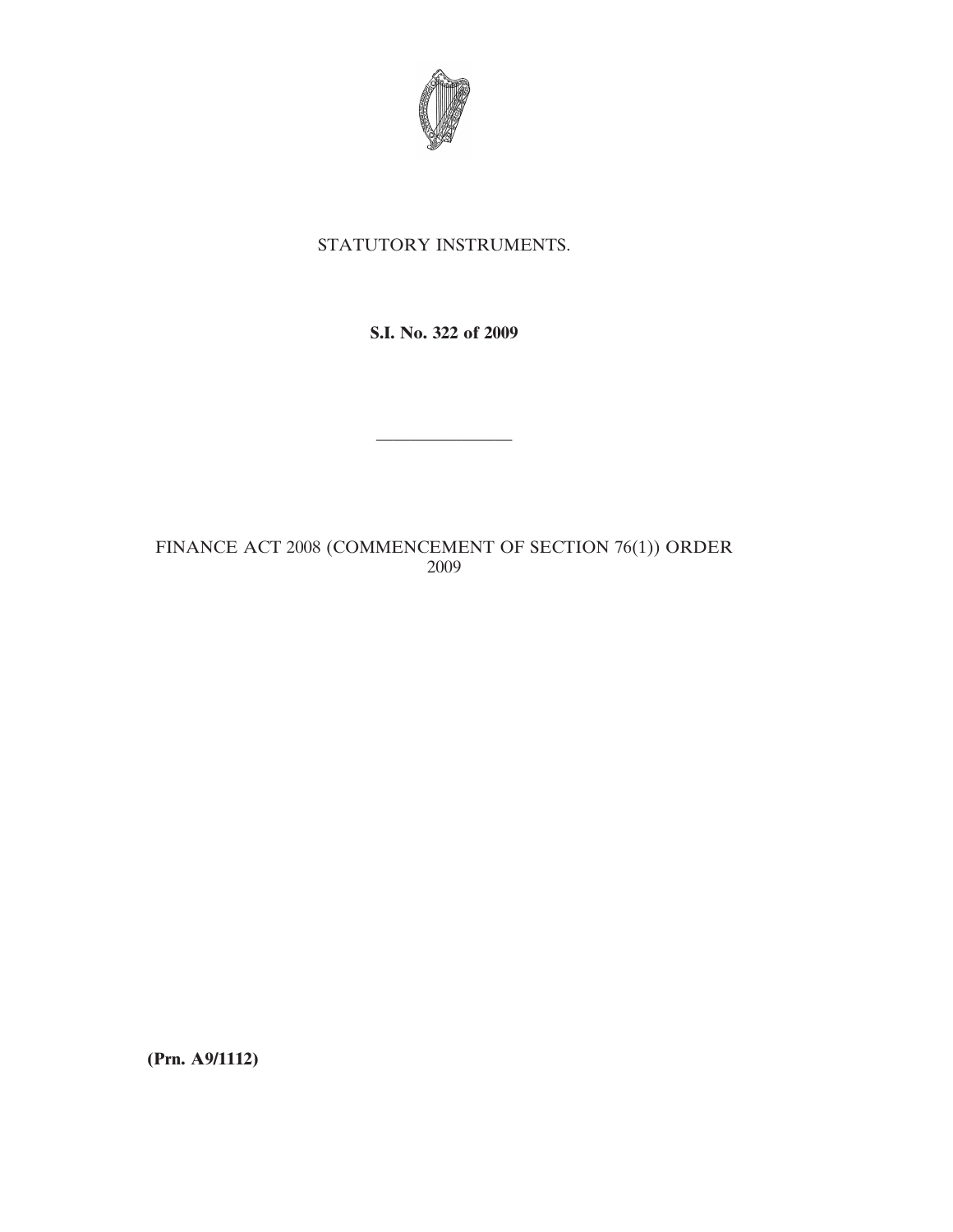## FINANCE ACT 2008 (COMMENCEMENT OF SECTION 76(1)) ORDER 2009

I, BRIAN LENIHAN, Minister for Finance, in exercise of the powers conferred on me by section 76(2) of the Finance Act 2008 (No. 3 of 2008) hereby order as follows:

1. This Order may be cited as the Finance Act 2008 (Commencement of Section 76(1)) Order 2009.

2. The 31st day of July 2009 is appointed as the day on which section 76(1) of the Finance Act 2008 (No. 3 of 2008) comes into operation.



BRIAN LENIHAN, Minister for Finance.

*Notice of the making of this Statutory Instrument was published in "Iris Oifigiu´il" of* 14*th August*, 2009.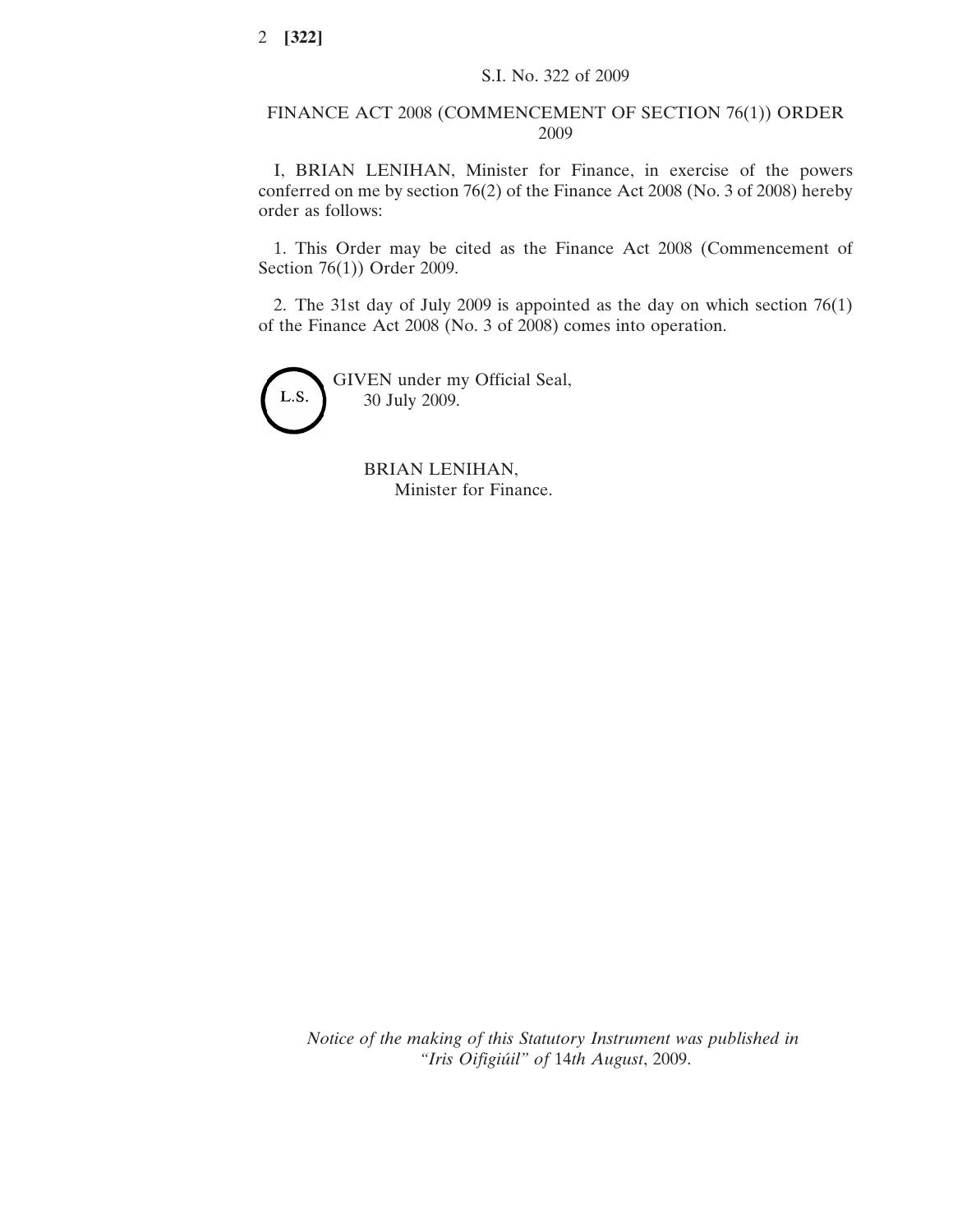**[322]** 3

## EXPLANATORY NOTE

*(This note is not part of the instrument and does not purport to be a legal interpretation.)*

This Order brings section 76(1) of the Finance Act 2008 (No. 3 of 2008) into operation with effect from 31 July 2009. Section 76(1), together with Schedule 3 of the 2008 Act, provides for the repeal or revocation of provisions relating to excise duties on firearms permits and other firearms-related authorisation.